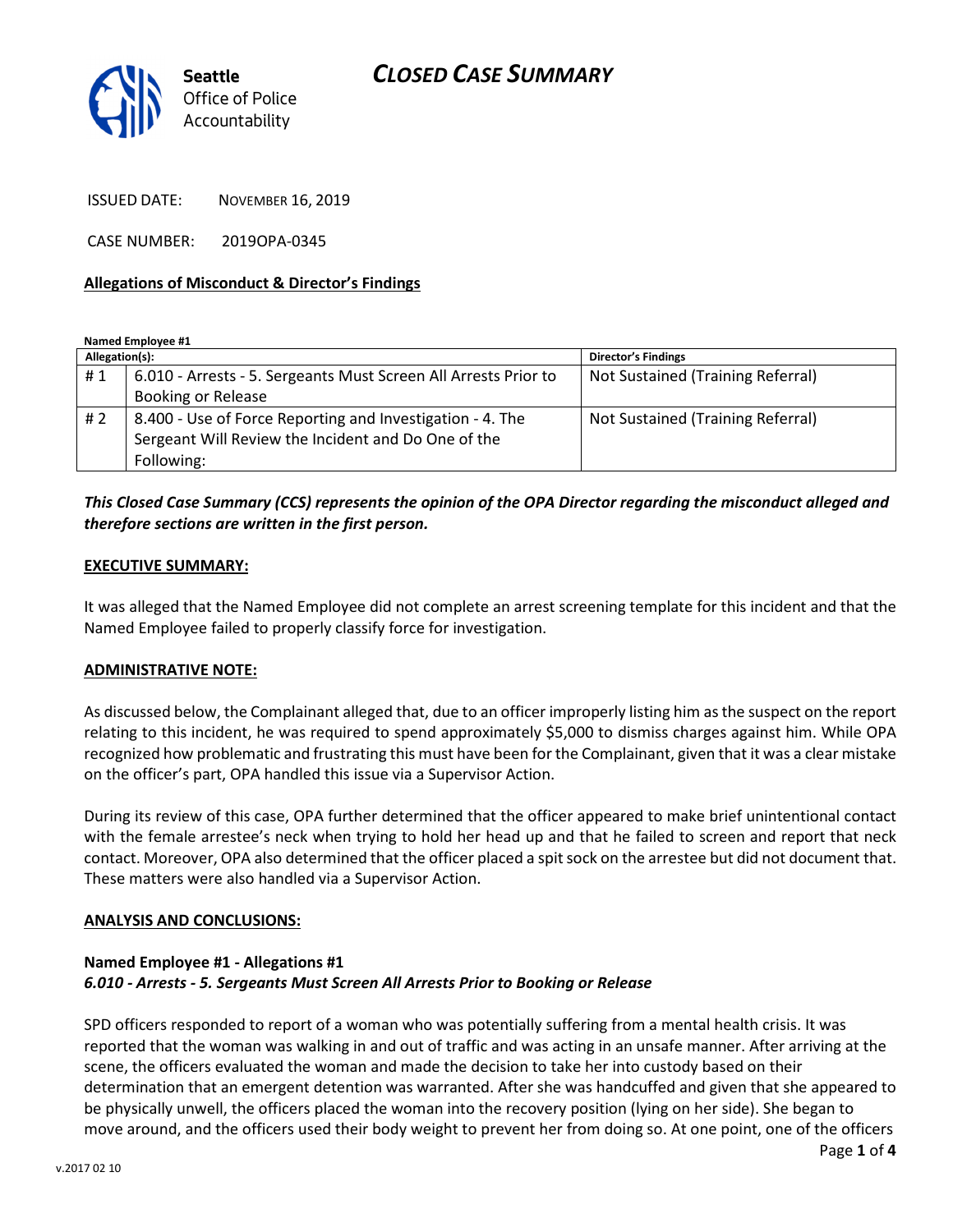

Seattle Office of Police Accountability

# CLOSE CASE SUMMARY

OPA CASE NUMBER: 2019OPA-0345

had her knee on the woman's body. As discussed below, the woman made a number of complaints of pain directed towards the officers.

The woman was ultimately secured and was placed on a gurney. She was transported from the scene in an ambulance. The officer who completed the documentation for this incident requested a Charge-By-Officer for pedestrian interference.

When he completed the report, the officer inadvertently included the wrong first name for the arrestee. As a result, the report referred to a male suspect instead of a female suspect and a warrant was ultimately issued for an individual who matched the male suspect's name. As a result, this individual – who is the Complainant in this case – was required to obtain a lawyer and seek to dismiss the incorrect charges against him. While the charges were ultimately dismissed, the Complainant indicated that he was required to spend nearly \$5,000 on attorney's fees. Given this, the Complainant filed this complaint with OPA.

During its investigation, OPA confirmed that the officer made an error when he improperly listed the Complainant as the suspect. As this was clearly a mistake, this reporting error was addressed by the officer's chain of command as a Supervisor Action.

OPA also determined that Named Employee #1 (NE#1), who was the officer's supervisor, reviewed the officer's report but did not create an arrest screening template. This appeared to be contrary to SPD Policy 6.010-POL-5, which requires an arrest screening template to be completed, as well as SPD Policy 15.020-PRO-2, which specifically requires a screening template where there is a Charge-By-Officer.

At her OPA interview, NE#1 acknowledged that she did not complete an arrest screening template for this incident. She stated that she was not aware that she had to do so at the time but had since reviewed policy and realized that it was a requirement. She confirmed that she now completes the appropriate screening paperwork in these situations.

Given the above and even though the failure to complete an arrest screening template was inconsistent with policy, I find that a Sustained finding is not warranted. Instead, OPA recommends that this allegation be Not Sustained – Training Referral.

• Training Referral: NE#1's chain of command should ensure that she understands the requirement for completing an arrest screening template where there is a Charge-By-Officer. She should be counseled concerning her failure to do so here. This training and associated counseling should be documented, and this documentation should be maintained in an appropriate database.

Recommended Finding: Not Sustained (Training Referral)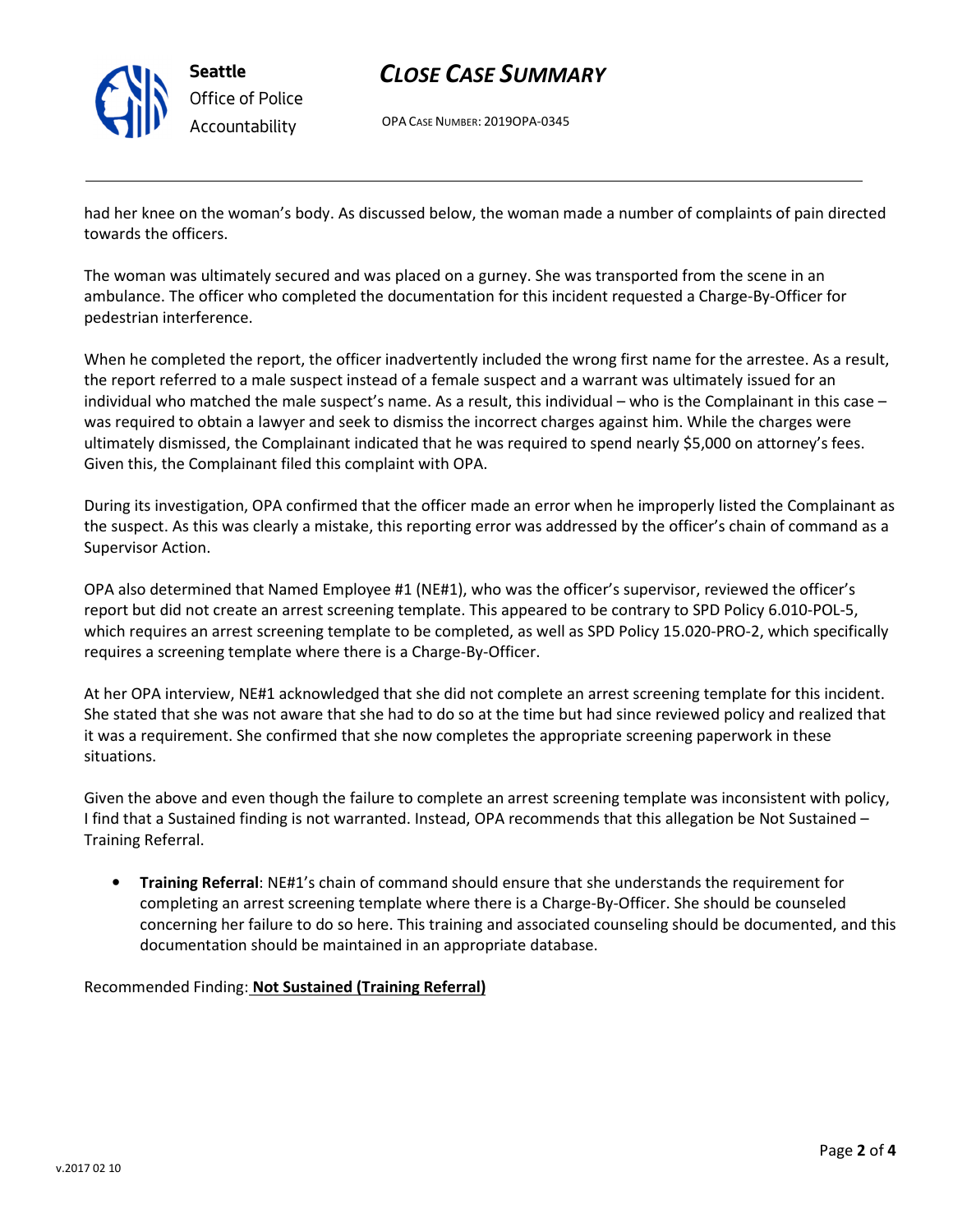

# Office of Police Accountability

### CLOSE CASE SUMMARY

OPA CASE NUMBER: 2019OPA-0345

### Named Employee #1 - Allegation #2

8.400 - Use of Force Reporting and Investigation - 4. The Sergeant Will Review the Incident and Do One of the Following:

While she was being taken into custody, the arrestee made multiple complaints of pain when she was being forcibly held down by two officers. Among the complaints made by the arrestee were: "you're hurting me"; "ow, fuck"; "you're fucking hurting me"; "I'm telling you, it's hurting me"; and "my fucking arm."

NE#1 came to the scene to screen the arrest. She spoke with one of the officers, who told her that the arrestee: "made a real vague complaint of pain, but not related to the handcuffing. She said something like…" NE#1 interjected and said: "Probably medically related." The officers responded by saying: "Yeah, yeah, yeah…like 'oh, they're hurting, someone hurt me.' I don't know. She said something weird, but I don't think it was us. We just used de minimis force." NE#1 did not ask the officer any further questions about the specific force he used or further explore the arrestee's complaints of pain. NE#1 also spoke to the other involved officer but did not ask that officer any questions about the force she used or the arrestee's complaints of pain. NE#1 did not investigate the use of force further or request that the officers complete any force reports.

At her OPA interview, NE#1 stated that she believed the force to be de minimis because her officers would have told her had the force been of a higher level. She confirmed that she never clarified the arrestee's complaints of pain with the officers because she believed the force to be de minimis and because SFD did not identify the arrestee as being injured. NE#1 did not explore the force or the complaints of pain with the arrestee and stated that she did not speak with the arrestee. NE#1 stated that she did not see any injuries on the arrestee but stated that she did not conduct an investigation into the force. She believed that the complaints of pain related to the arrestee being in crisis and told OPA that, in her experience, people in crisis made complaints of pain in the form of "excited utterances." Notably, when asked by the assigned OPA investigator whether complaints of pain stemming from de minimis force needed to be investigated and documented, NE#1 said that she did not know.

SPD Policy 8.400-POL-4 governs the responsibility of sergeants to properly review and classify uses of force. With regard to the classification of force, SPD Policy 8.400-POL-1 indicates that force that results in the complaint of transitory pain should be classified and investigated as a Type I use of force.

Based on a review of the video, the arrestee made a number of complaints of pain that were related to force that was being used on her by officers. While this force was de minimis in nature, due to the complaints of pain, it was required to be investigated as Type I. When NE#1 failed to ensure that such an investigation occurred here, she acted contrary to policy.

While NE#1 stated that she did not know whether complaints of pain stemming from de minimis force needed to be investigated, this is clearly set forth in policy and is a requirement that is regularly complied with by SPD supervisors. Moreover, this is the second case in which NE#1 has been determined by OPA to have not properly screened force. In 2018OPA-0258, she received a Training Referral for failing to screen potential Type III force with FIT. While this case is somewhat different in that it dealt with a lower level of force, it raises the same concerns for OPA.

The above being said, OPA recommends that NE#1 receive a Training Referral here, even though a Sustained finding would be appropriate. In doing so, OPA recognizes that NE#1 was candid about her shortcomings during this